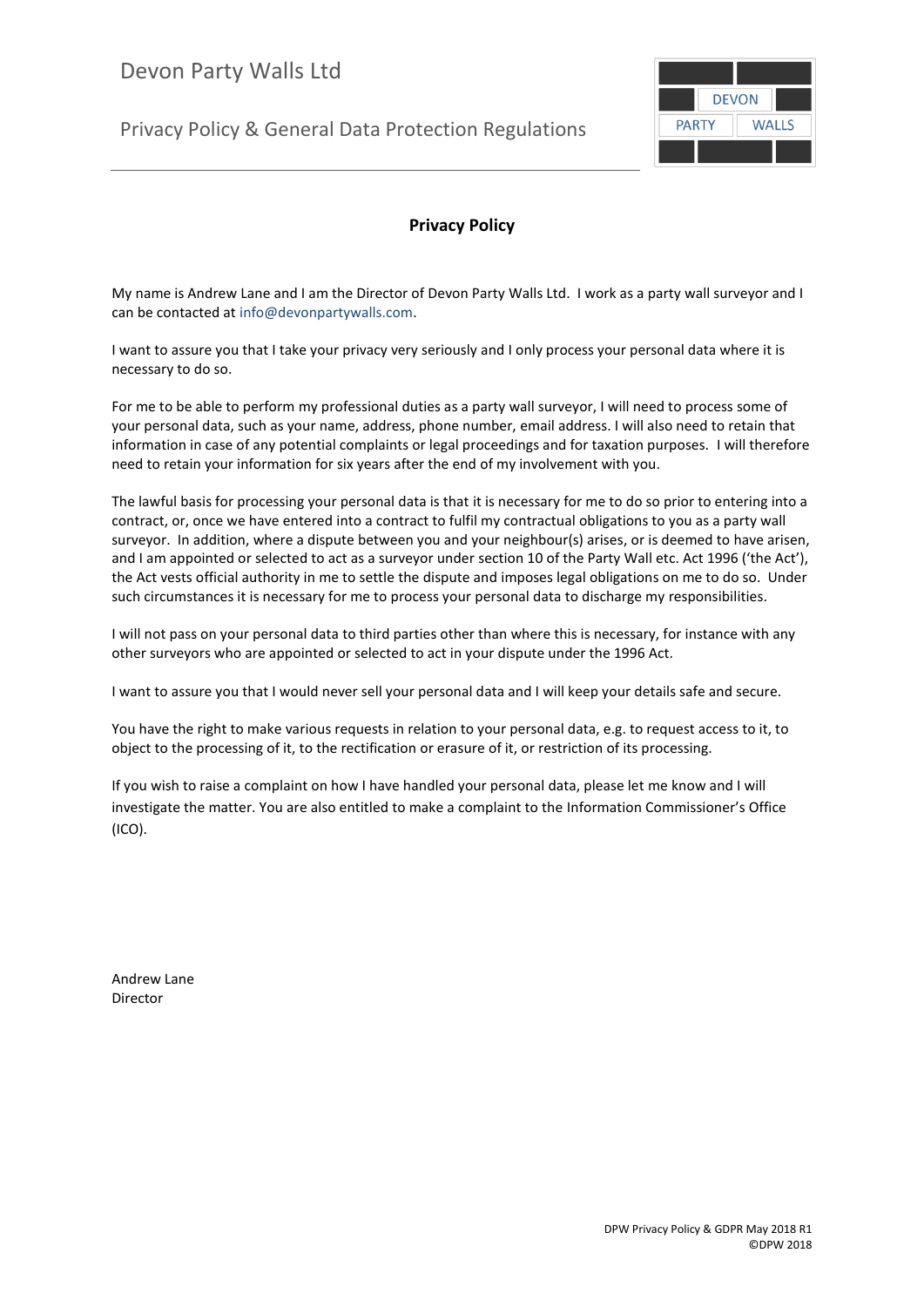Privacy Policy & General Data Protection Regulations



# **General Data Protection Regulations**

## **Introduction**

Devon Party Walls Ltd is committed to protecting your privacy and safeguarding your personal data in compliance with the General Data Protection Regulations.

The Data Controller for Devon Party Walls Ltd is Andrew Lane who is contactable at info@devonpartywalls.com

# **Information we hold**

We do not collect any personal information from our website. We use cookies and analytics to measure website performance, but this is not identifiable to individuals nor does it collect IP address information.

The information we hold includes:

- Name
- Gender
- Address (home and business)
- Telephone numbers (mobile and landline home and business)
- E-mails and e-mail addresses (personal and business)
- Other documents such a drawings relating to the building project

We hold information in connection with works undertaken as a party wall surveyor, including:-

- Freeholder and leaseholder information (names and addresses) for properties relating to work being undertaken relevant to the Party Wall etc. Act 1996
- Notices, Party Wall Award documents and associated information including drawings related to the Party Wall etc Act 1996
- Documents relating to Schedules of Condition authorised by building owners including written reports and photographs

#### **Where the information comes from**

The information we process comes directly from you via e-mails, letters, texts, telephone calls and other digital downloads provided by yourself.

Information is created and recorded in the form of notices, party wall awards, schedules of condition, drawings, reports, photographs and other documents in connection with services provided by Devon Party Walls Ltd. These are kept in both hard copy and electronic formats.

Information may be obtained from other appointed party wall surveyors we work with following a dispute arising under the Party Wall etc. Act 1996.